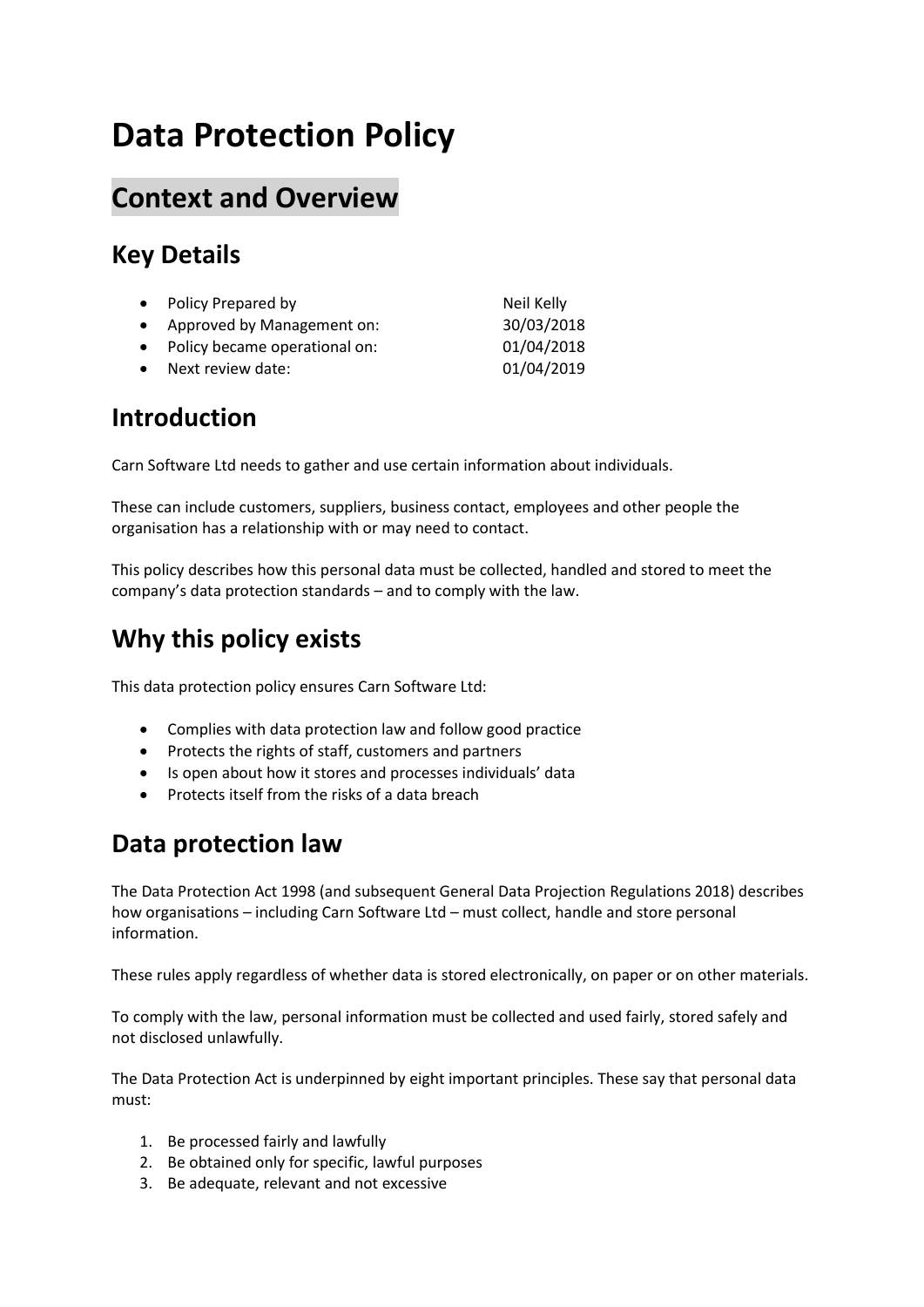- 4. Be accurate and kept up to date
- 5. Not be held for any longer than necessary
- 6. Processed in accordance with the rights of data subjects
- 7. Be protected in appropriate way
- 8. Not be transferred outside the European Economic Area (EEA), unless that country or territory also ensures an adequate level of protection

### **People, risks and responsibilities**

#### **Policy scope**

This policy applies to:

- The head office of Carn Software Ltd
- All staff and volunteers of Carn Software Ltd
- All contracts, supplies and other people working on behalf of Carn Software Ltd

It applies to all data that the company holds relating to identifiable individuals, even if that information technically falls outside of the GDPR. This can include:

- Names of individuals
- Postal addresses
- Email addresses
- Telephone numbers
- … plus any other information relating to individuals

#### **Data protection risks**

This policy helps to protect Carn Software Ltd from some very real data security risks, including:

- **Breaches of confidentiality.** For instance, information being given out inappropriately.
- **Failing to offer choice.** For instance, all individuals should be free to choose how the company uses data relating to them.
- **Reputational damage.** For instance, the company could suffer if hackers successfully gained access to sensitive data.

#### **Responsibilities**

Everyone who works for or with Carn Software Ltd has some responsibility for ensuring data is collected, stored and handled appropriately.

Each team that handles personal data must ensure that is handled and processed in line with this policy and data protection principles.

However, these people have key areas of responsibility:

- The **Directors** are ultimately responsible for ensuring that Carn Software Ltd meets its legal obligations.
- The **Data Protection Officer** is responsible for: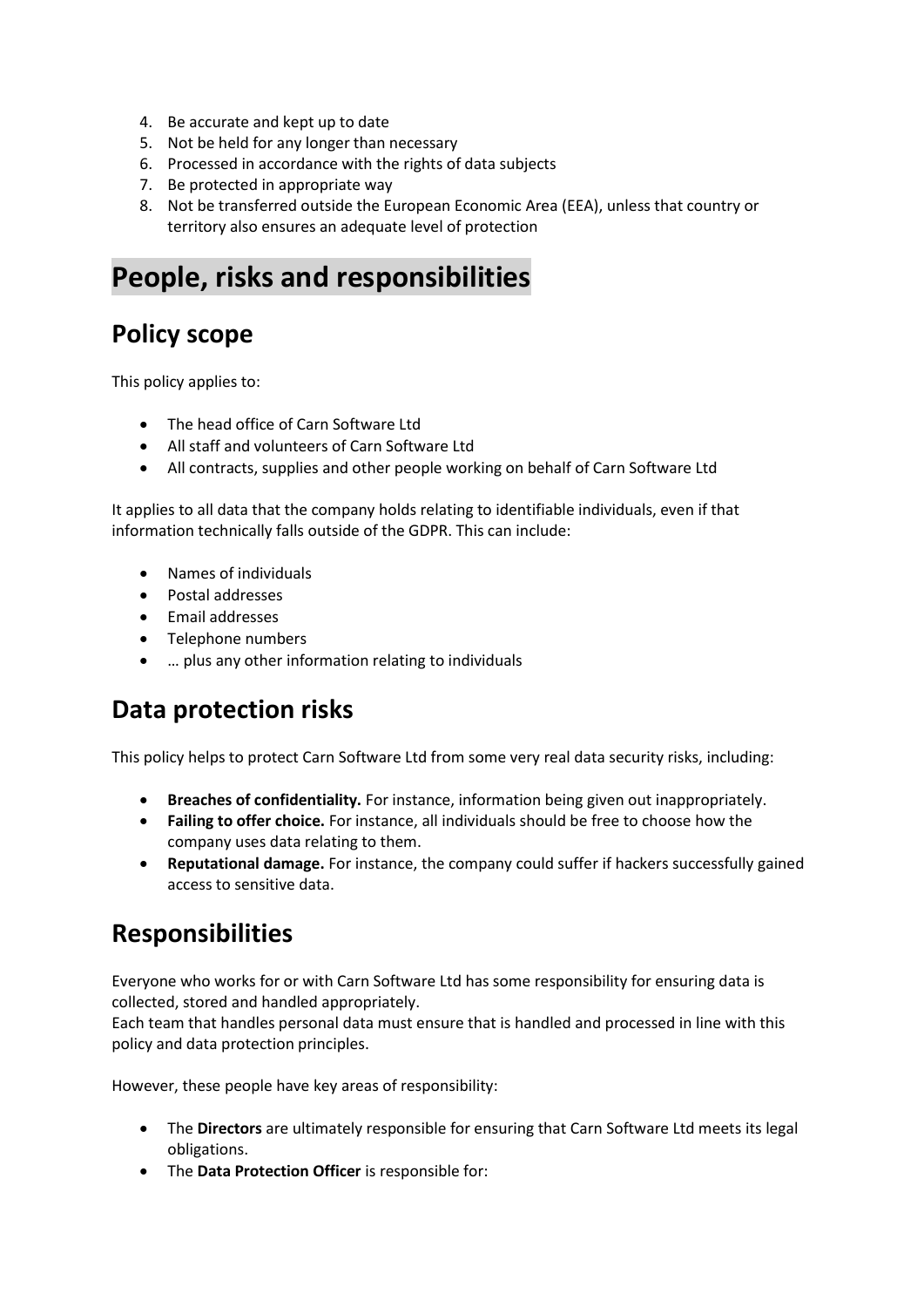- o Keeping the directors updated about data protection responsibilities, risks and issues.
- $\circ$  Reviewing all data protection procedures and related policies, in line with an agreed schedule.
- o Arranging data protection training and advice for the people covered by this policy.
- o Handling data protection questions from staff and anyone else covered by this policy.
- o Dealing with requests from individuals to see the data Carn Software Ltd holds about them (also called "subject access requests").
- $\circ$  Checking and approving any contracts or agreements with third parties that may handle the company's sensitive data.
- The **IT Manager,** is responsible for:
	- $\circ$  Ensuring all systems, services and equipment used for storing data meet acceptable security standards.
	- o Performing regular checks and scans to ensure security hardware and software is functioning properly.
	- $\circ$  Evaluating any third-party services the company is considering using to store or process data. For instance, cloud computing services.

# **General Staff Guidelines**

- The only people able to access data covered by this policy should be those who **need it for their work.**
- Data **should not be shared informally.** When access to confidential information is required, employees can request it from their line manager.
- **Carn Software Ltd will provide training** to all employees to help them understand their responsibilities when handling data.
- Employees should keep all data secure, by taking sensible precautions and following the guidelines below.
- In particular, **strong passwords must be used** and they should never be shared.
- Personal data **should not be disclosed** to unauthorised people, either within the company or externally.
- Data should be **regularly reviewed and updated** if it is found to be out of date. If no longer required, it should be deleted and disposed of.
- Employees **should request help** from their line manager of the data protection officer if they are unsure about any aspect of data protection.

## **Data Storage**

These rules describe how and where data should be safely stored. Questions about storing data safely can be directed to the IT manager.

When data is **stored on paper,** it should be kept in a secure place where unauthorised people cannot see it.

These guidelines also apply to data that is usually stored electronically but has been printed out for some reason:

• When not required, the paper or files should be kept **in a locked drawer or filing cabinet.**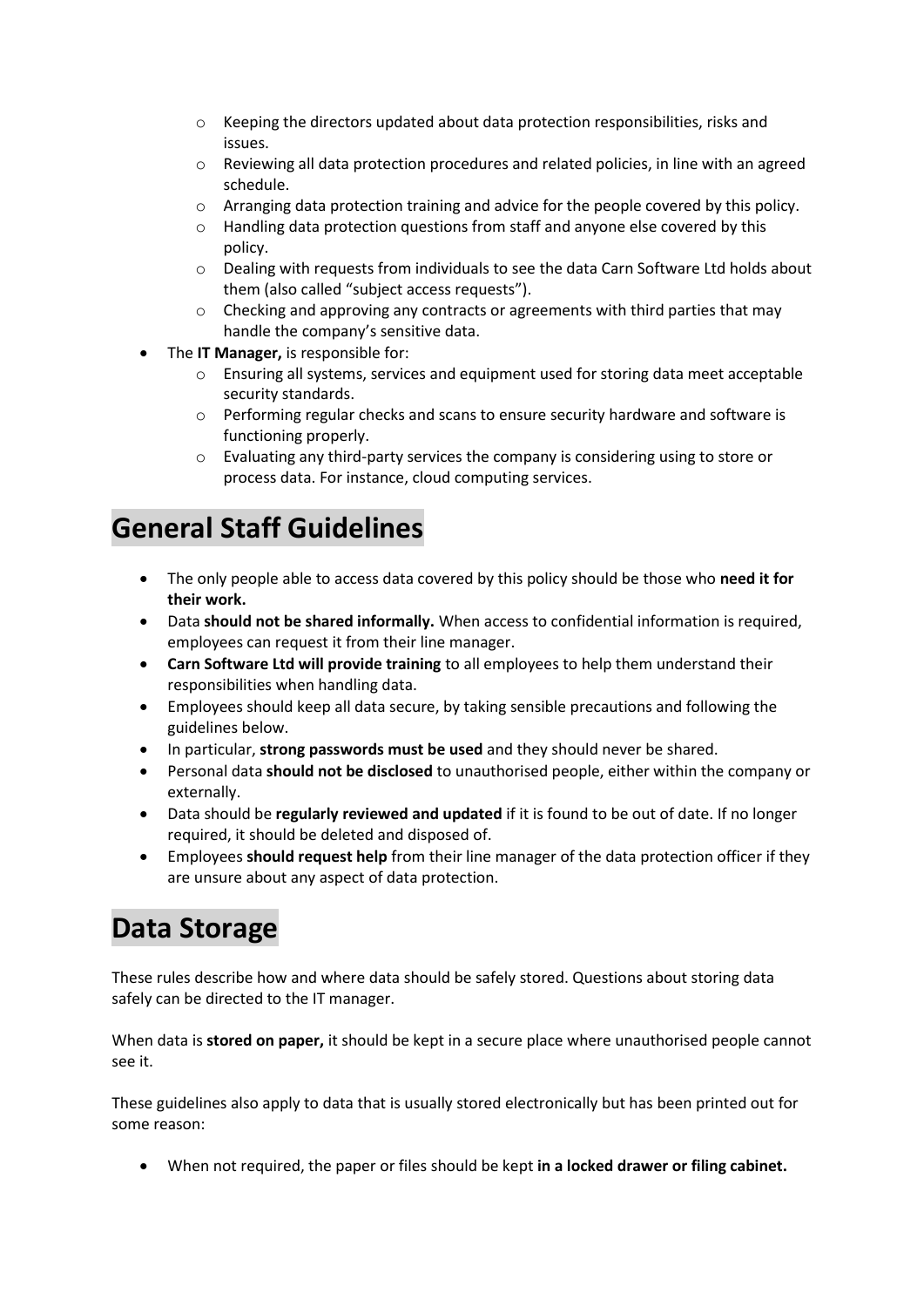- Employees should make sure paper and printouts are **not left where unauthorised people could see them,** like on a printer.
- **Data printouts should be shredding** and disposed of securely when no longer required.

When data is **stored electronically,** it must be protected from unauthorised access, accidental deletion and malicious hacking attempts:

- Data should be **protected by strong passwords** that are changed regularly and never shared between employees.
- If data is **stored on removable media** (like a CD, DVD, USB), these should be kept locked away securely when not being used.
- Data should only be stored on **designated drives and servers,** and should only be uploaded to an **approved cloud computing services.**
- Servers containing personal data should be **sited in a secure location.**
- Data should be **backed up frequently.** Those backups should be tested regularly, in line with the company's standard backup procedures.
- Data should **never be saved directly** to laptops or other mobile devices like tablets or smart phones.
- All servers and computers containing data should be protected by **approved security software and a firewall.**

# **Data use**

Personal data is of no value to Carn Software Ltd unless the business can make use of it. However, it is when personal data is accessed and used that it can be at the greatest risk of loss, corruption or theft:

- When working with personal data, employees should ensure **the screen of the computers are always locked** when left unattended.
- Personal data **should not be shared informally.** In particular, it should never be sent by emails, as this form of communication is not secure.
- Data must be **encrypted before being transferred electronically.** The IT manager can explain how to send data to authorised external contacts.
- Personal data **should never be transferred outside of the European Economic Area.**
- Employees **should not save copies of personal data to their own computers.** Always access and update the central copy of any data.

### **Data accuracy**

The law requires Carn Software Ltd to take reasonable steps to ensure data is kept accurate and up to date.

The more important it is that the personal data is accurate, the greater the effort Carn Software Ltd should put into ensuring its accuracy.

It is the responsibility of all employees who work with data to take reasonable steps to ensure it is kept as accurate and up to date as possible.

• Data will be held in **as few places as necessary.** Staff should not create any unnecessary additional data sets.